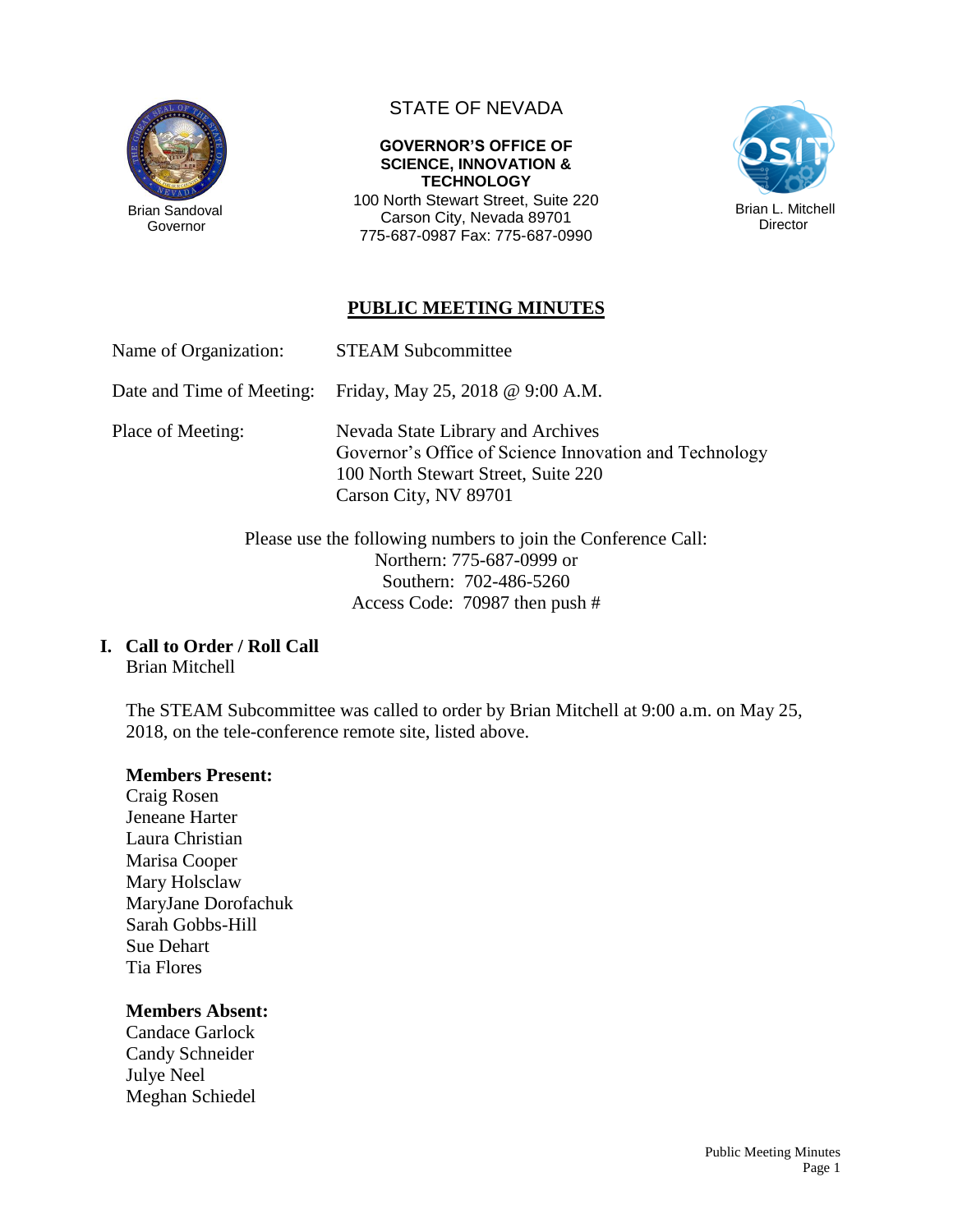**Guests Present:** None

**Staff Present:** Brian Mitchell Debra Petrelli

**II. Public Comment** (No action may be taken upon a matter raised under public comment period unless the matter itself has been specifically included on an agenda as an action item.) Brian Mitchell

There was no public comment.

**III. Welcoming Remarks and Announcements** Brian Mitchell

> Mr. Mitchell welcomed everyone. He said a new Chair for the STEAM subcommittee will be nominated today, as well as discussion on adding new members to the subcommittee.

## **IV. Approval of the Minutes from the April 10, 2018 IACS Subcommittee Meeting (now known as the STEAM Subcommittee)** (For possible action) Brian Mitchell

Mr. Mitchell asked if there were any corrections to the April 10, 2018 Minutes as written. Ms. Harter made a motion to approve the Minutes of April 10, 2018, as written. Ms. Dorofachuk seconded the motion. The motion passed unanimously.

**V. Nomination and Vote for New Chair of the STEAM Subcommittee** (For possible action) Brian Mitchell

Mr. Mitchell provided an overview of what the duties of the Chair of the subcommittee entails. He said the Chair is mainly an administrative role and there should not be too much burden on the person who assumes the role. He pointed out that the Chair essentially works with the Governor's Office of Science, Innovation and Technology (OSIT) in advance of setting meetings and preparing agendas. The Chair takes the lead in running the meetings in accordance to NRS 241.020, Meetings of State and Local Agencies, Meetings to be open and pubic. Mr. Mitchell asked for nominations for the new Chair of the STEAM Subcommittee. Ms. Flores nominated Marisa Cooper for Chair of the STEAM subcommittee. Ms. Schneider, who was unable to attend the meeting, also nominated Marisa Cooper via email to Brian Mitchell. He asked Ms. Cooper if she was willing to accept the position. Ms. Cooper replied she was very willing to accept the position of Chair of the STEAM subcommittee.

Mr. Mitchell asked for a vote for Marisa Cooper as the new Chair of the STEAM Subcommittee. The vote was unanimous that Marissa Cooper serve as the new Chair of the STEM Subcommittee. Ms. Cooper accepted the position.

### **VI. Recommendations for New Additional Members of the STEAM Subcommittee** (For possible action)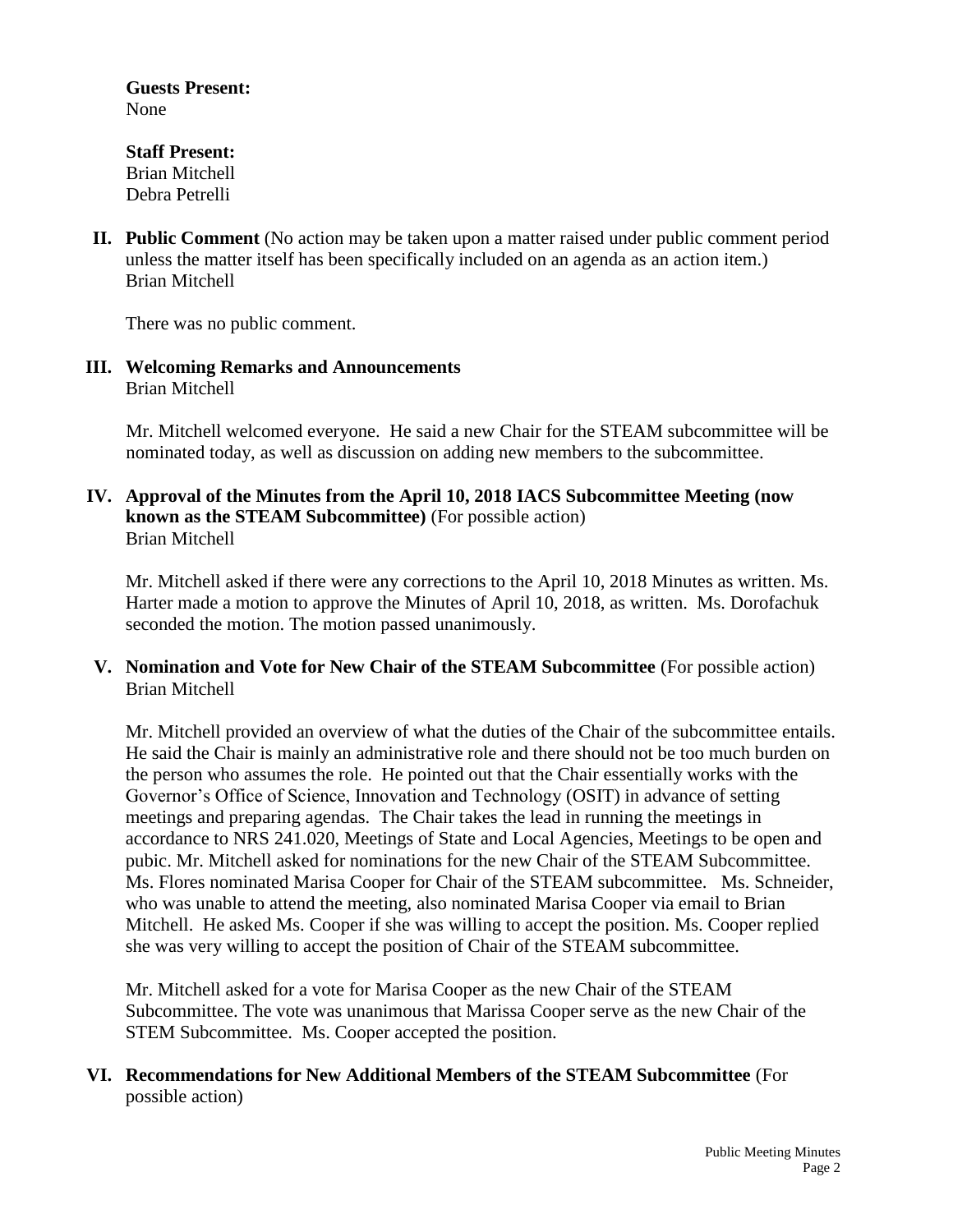### Brian Mitchell

Mr. Mitchell explained that as a creation of the STEM Advisory Council, the STEAM subcommittee does not have a formal vetting or nomination process in order to add new members to the group. He said this is an open subcommittee and carries no application process to become a member. He added we would welcome anyone who would like to join the subcommittee and help with the workload of what the subcommittee is seeking to accomplish. He said he received a recommendation for a new member to the STEAM Subcommittee via email from Ms. Schneider who recommended Alisha Kerlin, who currently serves as the UNLV Marjorie Barrick Museum of Art's Interim Executive Director. He pointed out that it was not necessary to vote on new members as a formal process, and if anyone is interested in joining the subcommittee, they can reach out to the OSIT office and we will add them to the email list for the subcommittee, as well as provide them with a brief orientation of the subcommittee.

#### **VII. Discussion Regarding Goals, Next Steps, and a Work Plan for the Second Half of 2018 for the Subcommittee** (For possible action) Brian Mitchell

Mr. Mitchell said this item was added as a catch-all to include discussion on where this group's next steps. He said at the last meeting there was a formal approval of the subcommittee's white paper, and pointed out the importance of where the group is heading and next steps. Ms. Cooper said she is currently most interested in the ratification by the STEM Advisory Council of the STEAM subcommittee's white paper, as well as an in-depth conversation on how to roll the white paper out and who it should be sent to and how that it will be shared. She added there may be conferences it could be shared at, or professional development (PD) opportunities where it could be presented. She said she agrees this should be a continued goal and focus for this subcommittee. She said Mr. Rosen and she had discussed the idea of having more conversations about art and STEM-based education across the state of Nevada on how important it is to obtain more data on what is actually happening in the classroom. She added this would be a really big undertaking, in terms of reaching out to individual schools and having conversations, as well as compiling this type of information. She added in order to make educated statements about what is actually happening within the state on arts education, this information is greatly needed. Ms. Flores commented that obtaining data is currently one of the objectives and a goal of Cultural Alliance Nevada (CAN), who advocate for arts education in Nevada. She said they are trying to determine which school districts and schools are teaching art and what that art looks like. There was discussion of collaboration between the subcommittee and CAN in combining resources. Ms. Dorofachuk said she began pursuing this topic approximately three years ago. She pointed out that in reaching out to the Department of Education (DOE), she found they do not yet collect this information statewide. She said she worked with graduate students at UNLV to assemble information and discovered it needs to be done district by district. She offered to share the information obtained by the UNLV graduate students with the subcommittee.